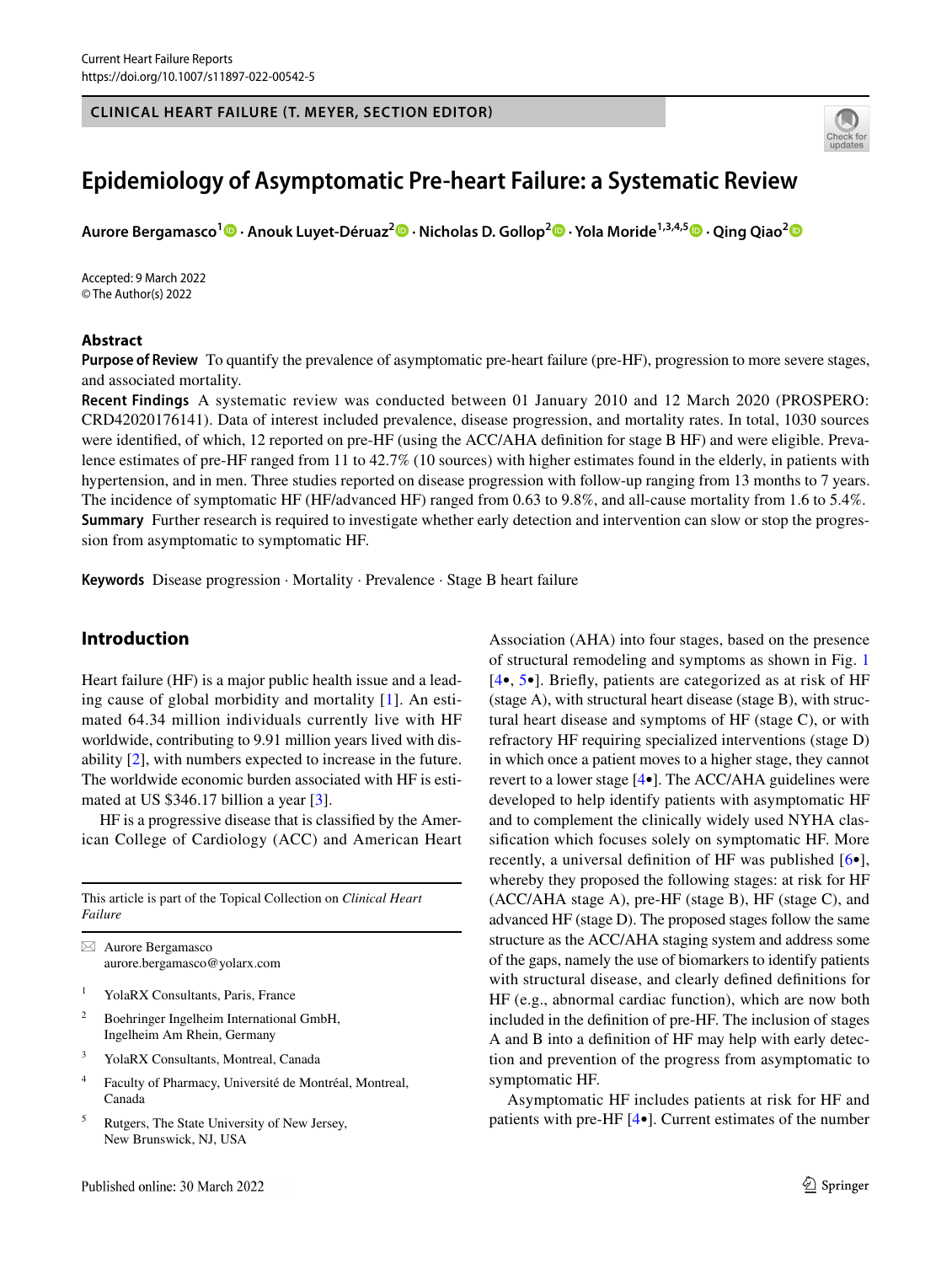

<span id="page-1-0"></span>**Fig. 1** Evaluation and management of HF defned by ACC/AHA guidelines: evolution and recommended therapy by HF stage. Adapted from Hunt [[50](#page-10-0)]. ACEI, angiotensin-converting enzyme inhibitors; ARB, angiotensin receptor blockers; EF, ejection fraction;

FHx CM, family history of cardiomyopathy; HF, heart failure; LV, left ventricular LVH, left ventricular hypertrophy; MI, myocardial infarction

of patients with asymptomatic HF vary widely but the number is thought to be higher than the number of patients with symptomatic HF (i.e., patients with HF or advanced HF) [[7–](#page-8-6)[9\]](#page-8-7). Patients with asymptomatic HF are at high risk of HF (including patients with hypertension, diabetes, and coronary artery disease) and can present with structural or functional cardiac abnormalities including previous myocardial infarction, left ventricle (LV) remodeling (including LV hypertrophy and low ejection fraction [EF]), and asymptomatic valvular disease [[4•](#page-8-3)]. Other structural changes include asymptomatic LV systolic dysfunction (ALVSD) and asymptomatic LV diastolic dysfunction (ALVDD) [[5](#page-8-4)•]. Studies tend to focus on ALVSD [[10](#page-8-8)] rather than ALVDD which remains poorly understood [[11\]](#page-8-9).

Patients with structure cardiac dysfunction but without a clinical symptom are usually not detected unless an imaging assessment such as echocardiography is performed. There is increasing evidence for the use of natriuretic peptide (NP) biomarkers, such as B-type NP (BNP) and N-terminal pro-BNP (NT-proBNP), to detect the presence or severity of HF with a high diagnostic accuracy  $[12-16]$  $[12-16]$ . However, factors such as age, sex, race, renal dysfunction, and body mass index (among other cardiac/non-cardiac conditions) can afect the clearance of NPs [\[17](#page-9-1)[–21](#page-9-2)], in which case, diferent cut-off levels are needed for different patient populations. Nevertheless, the use of BNP as a biomarker in the diagnosis of HF has been included in HF guidelines, including in the diagnosis of asymptomatic HF  $[22–26]$  $[22–26]$  and pre-HF  $[6\bullet]$  $[6\bullet]$ .

Asymptomatic HF in the general population is often unidentifed unless a screening program is implemented with echocardiography; therefore, information on the epidemiology of asymptomatic HF in the general population is scarce. This systematic review aims to report the prevalence of asymptomatic in diferent patient groups and to describe its progression to symptomatic stages of HF and the associated rate of mortality. There are a number of defnitions of asymptomatic HF and these defnitions include a wide group of patients including those with no structural changes or symptoms. The ACC/AHA guidelines are widely used and provide clear guidance for identifcation of structural changes using echocardiogram providing an objective and uniform/standard defnition for studying patients with asymptomatic HF. Therefore, we narrowed the focus of this review to concentrate on those studies reporting data on ACC/AHA stage B HF to minimize the bias in reported prevalence caused by diferences in the defnitions.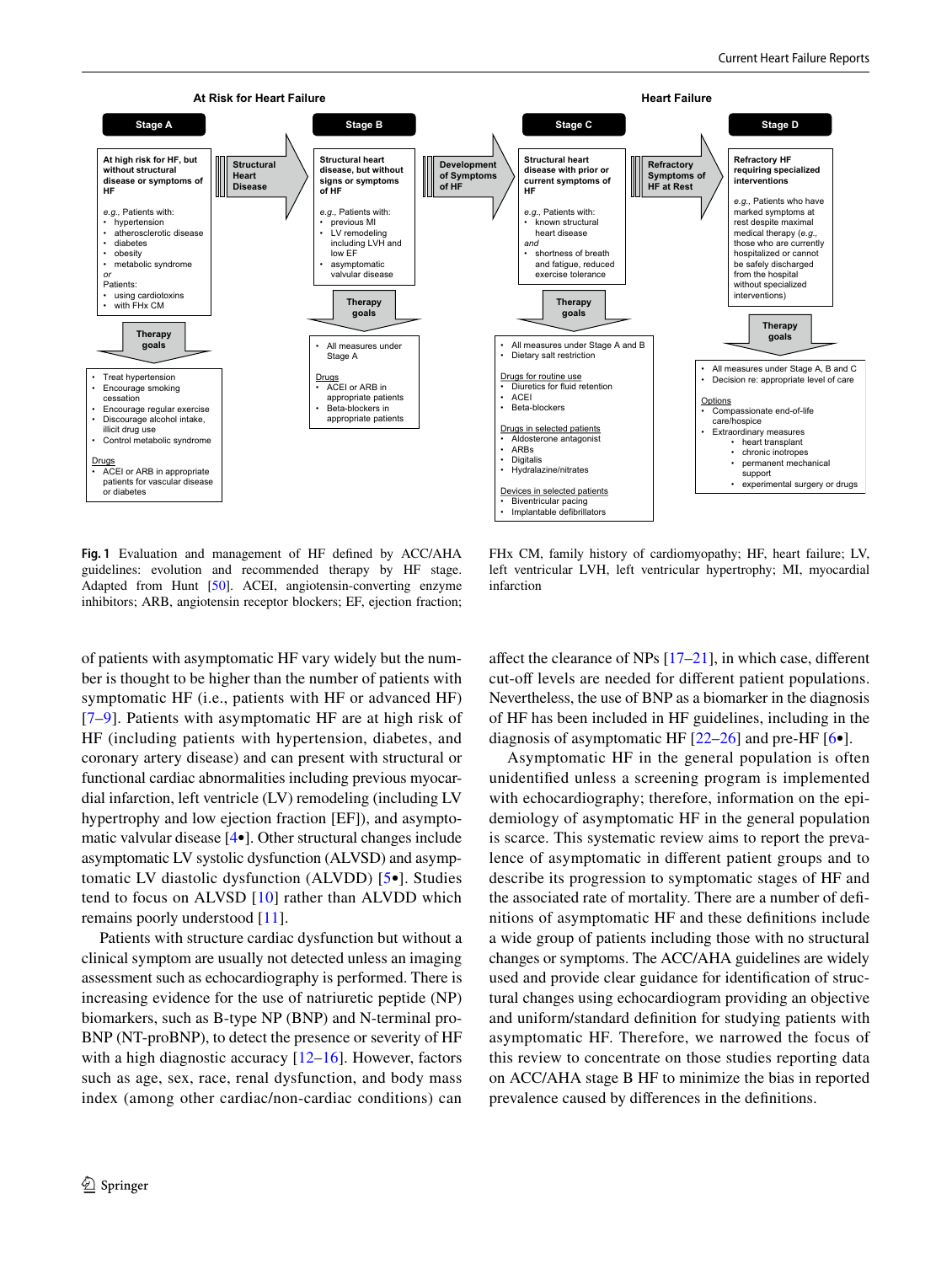# **Methods**

A systematic review was conducted according to a study protocol developed a priori and registered in PROSPERO before the start of data extraction (CRD42020176141). The search period covered from 01 January 2010 to 12 March 2020.

# **Search Strategy**

To identify eligible studies, a literature search using MED-LINE and Embase accessed by Ovid was conducted. Pragmatic searches of the gray literature were conducted using Google and Google Scholar search engines. Relevant websites of learned or clinical societies and associated conferences were also screened, including HFSA, AHA, ESC, World Heart Federation (WHF), ACC Annual Scientifc Sessions, ESC Annual Meeting, and the World Congress on Cardiology and Heart Diseases. Search strategies, presented in Supplementary Table 1 (Online Resource 1), combined the following concepts: disease of interest (HF/ventricular dysfunction/heart left ventricle failure AND asymptomatic diseases) and data of interest (incidence, prevalence, risk factors, disease progression, prognosis, hospitalization, mortality). Additionally, a manual search of references from all eligible studies and review articles was undertaken (i.e., snowballing).

# **Study Selection**

Observational (non-interventional) studies (including cohort, case–control, and cross-sectional studies) that included patients with pre-HF (stage B HF, as defined by the ACC/AHA guidelines) and that reported on data of interest (incidence, prevalence, risk factors, disease progression, prognosis, hospitalization, mortality) were retained. The definition of pre-HF includes patients with structural heart disease but no current or prior symptoms of HF such as patients with previous myocardial infarction, LV remodeling including LV hypertrophy and low EF, or asymptomatic valvular disease [[27](#page-9-5)]. Original studies published as full-text or abstracts in English were considered and reviews were retained for snowballing only. The following publications were excluded: expert opinions, editorials, letters to editors, non-clinical and experimental studies, phase I–III clinical trials, case reports, case series, and literature reviews/meta-analyses (data was not extracted but used for snowballing only). Search outputs were screened, based on titles and abstracts, independently by two independent assessors with conflicts resolved by a third assessor. References retained after screening

were reviewed in depth in order to confirm eligibility. Reasons for excluding studies at this stage were documented (e.g., no epidemiologic data of interest, no data on patients with pre-HF). A PRISMA flow chart illustrates the study selection process in Fig. [2.](#page-3-0)

# **Data Extraction and Methodological Quality Assessment**

Data extraction was performed independently by two reviewers using a standardized data extraction form that was piloted prior to the start of data extraction, using five relevant publications. Conficts were resolved by a third senior assessor. For each retained study, information extracted included the following:

- General information
	- Mode of identifcation (literature search, pragmatic search, snowballing)
	- Study reference (first author and year of publication)
	- Type of source (abstract, conference proceeding, original study)
	- Geographic coverage (region, country[ies] covered)
- Study methods
	- Study period (or alternatively, year of publication if the study period is not reported)
	- Study design (prospective or retrospective cohort, case–control, cross-sectional study, etc.)
	- Data source (medical chart review, electronic medical records, administrative claims, registry, etc.)
	- Study population definition (inclusion/exclusion criteria)
	- Source population (general population, type 2 diabetes mellitus, other)
	- Case definition (diagnostic approach, diagnostic codes)
- Study results
	- Reference population (size and source of estimate — only for studies reporting incidence and/or prevalence estimates)
	- Sample size
	- Estimates of epidemiologic parameters (incidence of asymptomatic heart failure, prevalence of asymptomatic heart failure, frequency of undiagnosed heart failure, proportion of patients with controlled risk factors)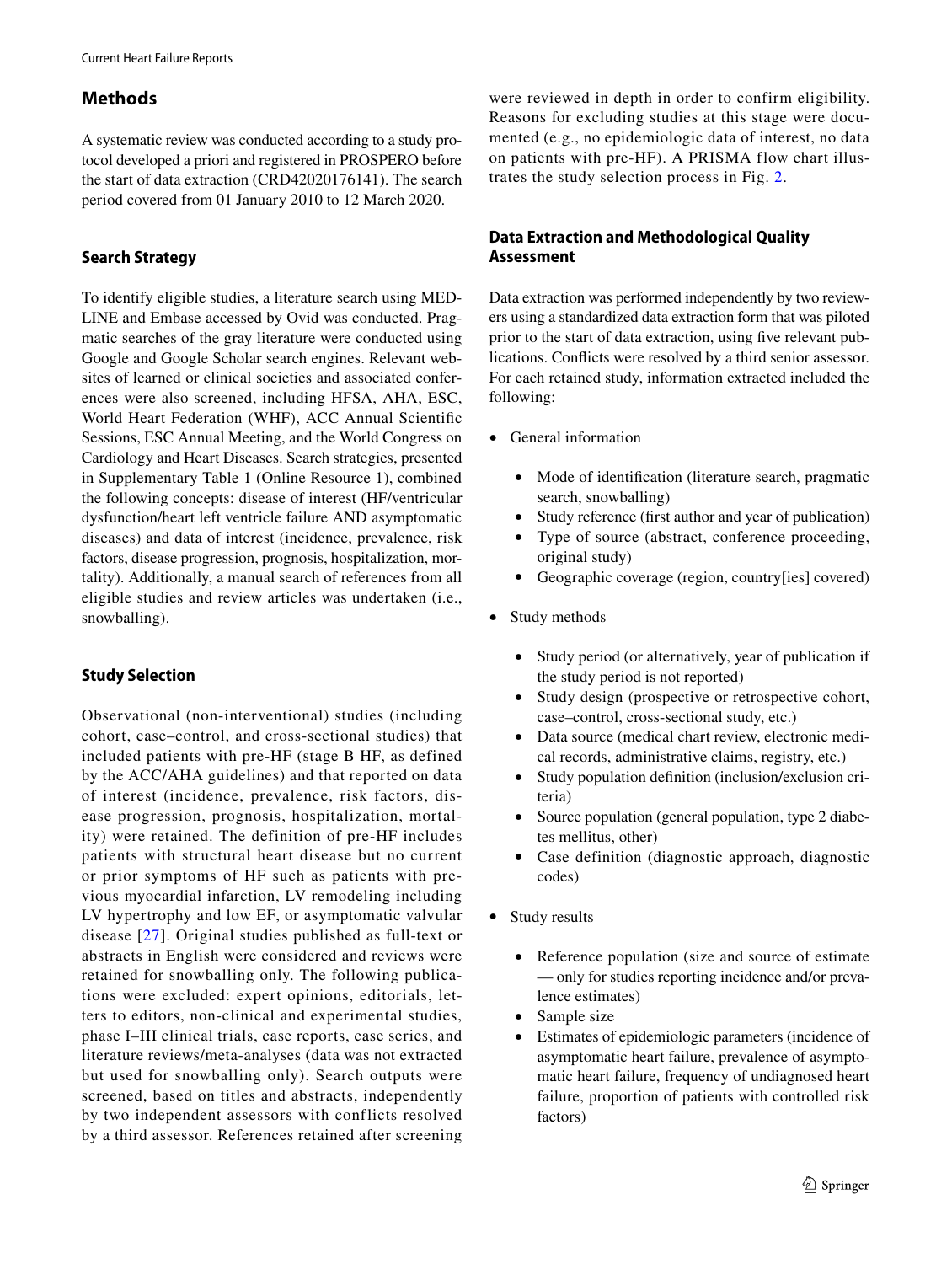<span id="page-3-0"></span>



• Burden of illness (hospitalization rate, cardiovascular complications, mortality [all-cause and cardiovascular-related])

The methodological quality of retained full-text publications was assessed using the Joanna Briggs Institute (JBI) critical appraisal tools for original studies [[28](#page-9-6)], with the tools being specifc to each type of study design. Studies were judged to be at low risk of bias (good quality) if they met at least 7 of 9 items of the checklist for cohort studies, 8 out of 10 items of the checklist for case series (appropriate for non-comparative cohort studies), or 8 out of 11 items of the checklist for studies reporting prevalence estimates. The review was conducted using the methods proposed by the Cochrane group [[29](#page-9-7)] and the Institute of Medicine of the National Academy of Medicine [[30\]](#page-9-8).

# **Results**

## **Study Selection and Study Characteristics**

The selection of sources through the various phases of the search is summarized in a PRISMA fow chart (Fig. [2](#page-3-0)). A total of 1030 sources were identifed through the literature search covered from 01 January 2010 to 12 March 2020.

After screening, there were 81 full-text publications retained for in-depth review to confrm eligibility. During the indepth review, 69 sources were further excluded, mainly because they did not report data on pre-HF (*n*=35; 50.7%), or because they did not estimate the epidemiologic parameters of interest  $(n=32; 46.4\%)$ . Pragmatic searches and snowballing yielded no additional sources. Data were thus extracted from 12 full-text articles.

From the 12 retained publications, there were 10 studies reporting prevalence [[31•](#page-9-9)•, [32•](#page-9-10)•, [33•](#page-9-11)•, [34•](#page-9-12)•, [35•](#page-9-13)•, [36•](#page-9-14)•, [37•](#page-10-1)•, [38](#page-10-2)••, [39•](#page-10-3)•, [40](#page-10-4)••] with one of these also reporting disease progression and mortality [[38](#page-10-2)••]. The two remaining studies were reporting disease progression and mortality only [[41•](#page-10-5)•, [42](#page-10-6)••]. Study designs consisted mainly of prospective cohort studies (*n*=5; 41.7%), cross-sectional studies  $(n=4; 33.3\%)$ , and retrospective cohort studies  $(n=3; 25.0\%)$ . The majority of studies originated from Europe (*n*=7; 58.3%) and North America (*n*=3; 25.0%). Other sources covered Asia–Pacifc (*n*=1; 8.3%) and Latin America (*n*=1; 8.3%). Study characteristics are summarized in Table [1](#page-4-0), and details regarding defnitions of pre-HF as reported in each publication are presented in Supplementary Table 2 (Online Resource 2).

Methodological quality was assessed for the ten full-text publications reporting prevalence estimates and is given in Supplementary Table 3 (Online Resource 3). Of these,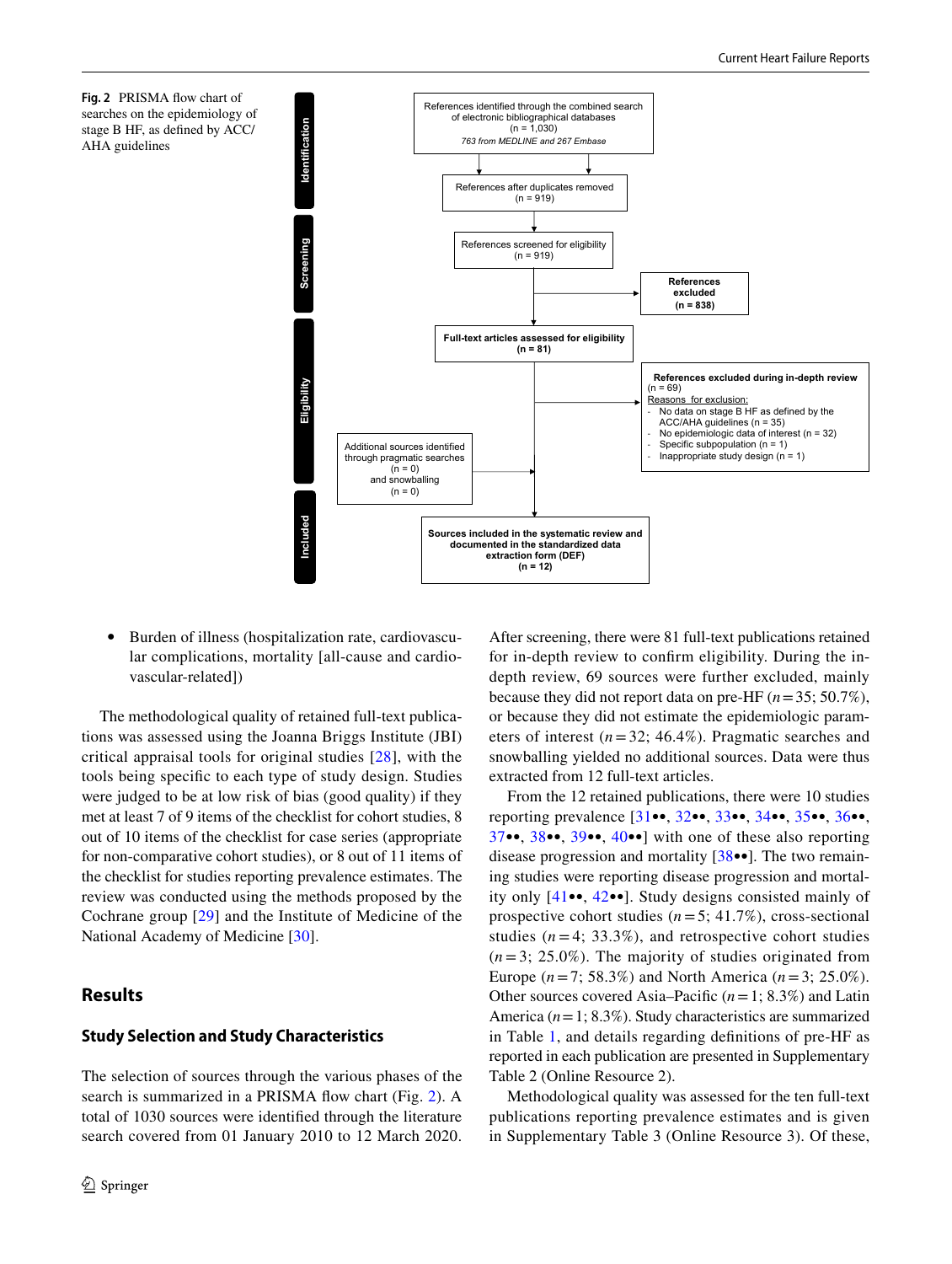#### <span id="page-4-0"></span>**Table 1** Characteristics of studies included in the systematic review on pre-HF (*N*=12)

| Study authors                                                          | Country              |          |          | Year Design Study period              | Data source                 | Source of estimates                                                                                                                                                  | Epidemiologic<br>parameter                     |
|------------------------------------------------------------------------|----------------------|----------|----------|---------------------------------------|-----------------------------|----------------------------------------------------------------------------------------------------------------------------------------------------------------------|------------------------------------------------|
| Europe $(n=7)$                                                         |                      |          |          |                                       |                             |                                                                                                                                                                      |                                                |
| Smeets M et al.<br>$\lceil 31 \bullet \bullet \rceil$                  | Belgium              | 2019 RC  |          | 2000-2015                             | Registry (disease)          | 2000 Standardized<br>Flemish population                                                                                                                              | Prevalence                                     |
| Gaborit FS et al.<br>$[32\bullet\bullet]$                              | Denmark              | 2019 PC  |          | Dec 2014–Jun 2016                     | Ad hoc data collec-<br>tion | Participants to the<br>Copenhagen Heart<br>Failure Risk Study                                                                                                        | Prevalence                                     |
| Ghossein-Doha C<br>et al. $[33\bullet]$                                | Netherlands 2017 CSS |          |          | 2017*                                 | Ad hoc data collec-<br>tion | Study participants                                                                                                                                                   | Prevalence                                     |
| Breetveld NM et al.<br>$[34\bullet]$                                   | Netherlands          | 2017 PC  |          | 2009–2011                             | Ad hoc data collec-<br>tion | Study participants                                                                                                                                                   | Prevalence                                     |
| Pugliese N et al.<br>$[41\bullet\bullet]$                              | Italy                | 2018 RC  |          | 2018*                                 | Medical chart review        | Study participants                                                                                                                                                   | Disease progression<br>Mortality               |
| Mureddu GF et al.<br>$\left[35\bullet\bullet\right]$                   | Italy                |          | 2012 CSS | Jun 2007-Jan 2010                     | Ad hoc data collec-<br>tion | Participants to the<br><b>PREDICTOR</b><br>(Valutazione della<br>PREvalenza di<br><b>DIsfunzione Cardi-</b><br>aca asinTOmatica<br>e di scompenso<br>caRdiaco) Study | Prevalence                                     |
| Mureddu GF et al.<br>$[36\bullet]$                                     | Italy                | 2019 PC  |          | Jun 2013-Oct 2013                     | Ad hoc data collec-<br>tion | Participants to the<br>VASTISSIMO<br>Study with avail-<br>able data to identify<br>SBHF                                                                              | Prevalence                                     |
| North America $(n=3)$                                                  |                      |          |          |                                       |                             |                                                                                                                                                                      |                                                |
| Shah AM et al. $[37\bullet ]$ US                                       |                      | 2017 PC  |          | 2011–2013                             | Ad hoc data collec-<br>tion | Participants to the<br>Atherosclerosis<br>Risk in Communi-<br>ties (ARIC) Study                                                                                      | Prevalence                                     |
| Xanthakis V et al.<br>[38●●]                                           | <b>US</b>            | 2016 RC  |          | 2002–2008                             | Medical chart review        | Participants to the<br>Framingham<br>Offspring and<br>Framingham Third<br>Generation cohort                                                                          | Prevalence<br>Disease progression<br>Mortality |
| Gupta S et al. $[39\bullet\bullet]$                                    | US                   | 2011 CSS |          | 2011*                                 | Ad hoc data collec-<br>tion | Participants to the<br>Dallas Heart Study<br>(DHS)                                                                                                                   | Prevalence                                     |
| Asia–Pacific $(n=1)$                                                   |                      |          |          |                                       |                             |                                                                                                                                                                      |                                                |
| Miura M et al. $[42 \bullet \bullet]$ Japan                            |                      | 2014 PC  |          | Jan 2013–May 2013 Ad hoc data collec- | tion                        | Participants to the<br>Chronic Heart<br>Failure Analysis<br>and Registry in the<br><b>Tohoku District</b><br>Study-2 (CHART-<br>2)                                   | Disease progression<br>Mortality               |
| Latin America $(n=1)$<br>Jorge AL et al. $[40 \bullet \bullet]$ Brazil |                      |          | 2016 CSS | Jul 2011-Dec 2012                     | Ad hoc data collec-         | Study participants                                                                                                                                                   | Prevalence                                     |
|                                                                        |                      |          |          |                                       | tion                        |                                                                                                                                                                      |                                                |

*Abbreviations*: *CSS*, cross−sectional study; *PC*, prospective cohort; *RC*, retrospective cohort; *US*, United States. \*Year of publication

70%  $(n=7)$  were considered to be of good methodological quality. Most studies  $(n=8; 80%)$  that reported prevalence data used valid methods (i.e., echocardiography) to ascertain pre-HF thereby controlling for information bias. Also, 40% of studies  $(n=4)$  used an expert panel to validate the diagnosis [[32•](#page-9-10)•, [35•](#page-9-13)•, [37•](#page-10-1)•, [38](#page-10-2)••].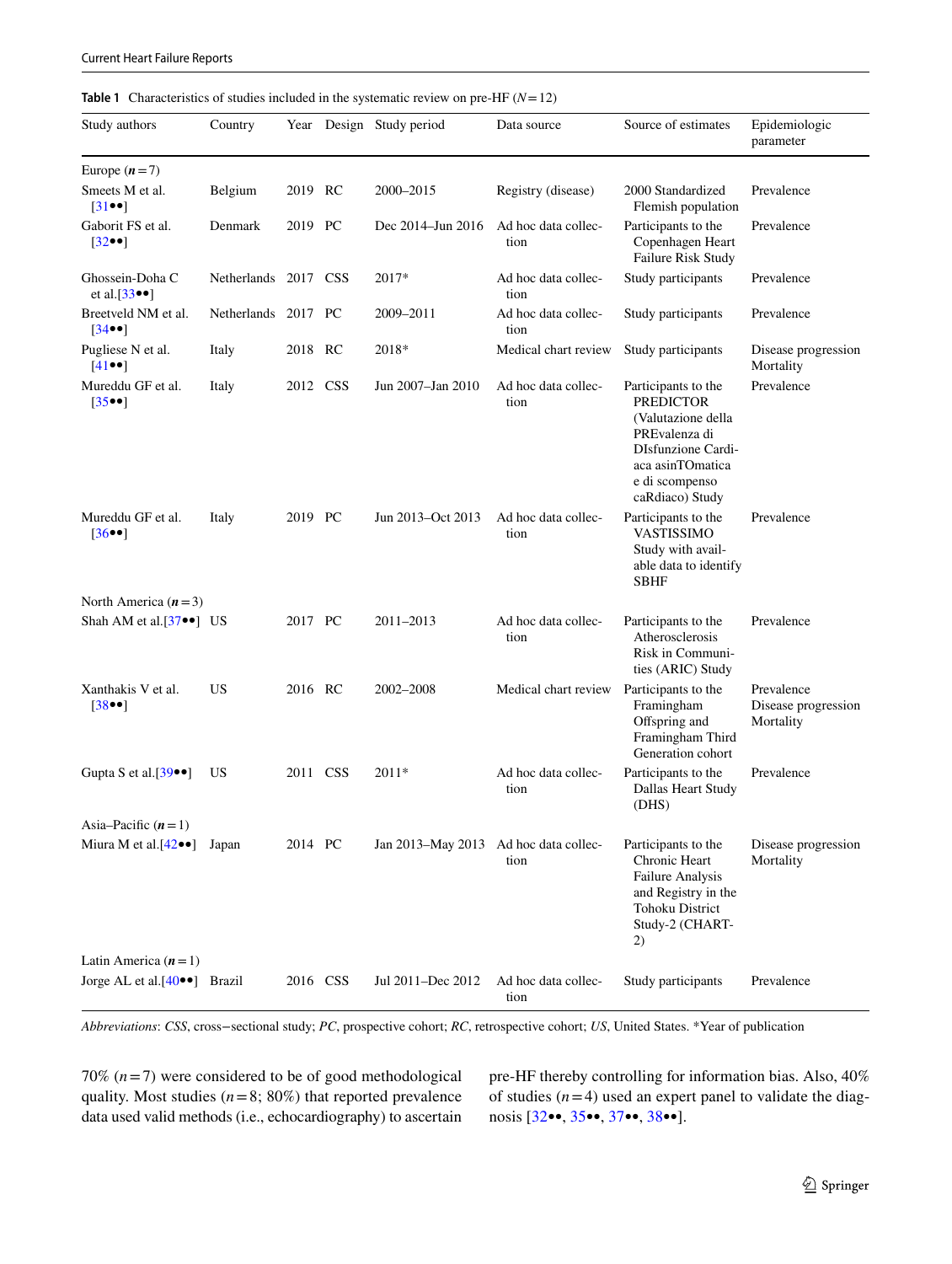## **Prevalence of Pre‑heart Failure**

The key characteristics of the ten studies that reported estimates of the prevalence of pre-HF are summarized in Table [2](#page-5-0). Of these, seven (70.0%) reported on prevalence in the general population [\[31](#page-9-9)••, [33](#page-9-11)••, [35](#page-9-13)••, [37](#page-10-1)••, [38•](#page-10-2)•, [39•](#page-10-3)•, [40•](#page-10-4)•] and three (30%) included specifc subpopulations such as patients with hypertension  $[32\bullet]$  $[32\bullet]$ , women with a history of pre-eclampsia [[34•](#page-9-12)•], or patients referred for an echocardiogram  $[36\bullet]$ .

In the general population, the highest prevalence estimate was 59.1%, which originated from a cross-sectional study from Italy conducted in the elderly population (age 65–84 years) [[35•](#page-9-13)•]. The other prevalence estimates ranged from 11  $[31\bullet\bullet]$  $[31\bullet\bullet]$  $[31\bullet\bullet]$  to 42.7%  $[40\bullet\bullet]$ . The lowest estimate of 11% corresponds to the age-standardized (to the Flemish population) prevalence of pre-HF, as reported in a retrospective cohort study conducted in Belgium (*n*=165,796) [\[31•](#page-9-9)•]. The higher estimate of 42.7% was found in a crosssectional study conducted among 633 volunteers (mean age,  $59.6 \pm 10.4$  years) identified from a primary care setting in Brazil [[40](#page-10-4)••]. In a US population-based cross-sectional study of 2277 patients aged 30 to 65 years, the prevalence of pre-HF was estimated at 12.5% [\[39•](#page-10-3)•]. An estimate of 24.2% was reported in a study based on data of the Framingham Ofspring and Framingham Third Generation

<span id="page-5-0"></span>

Cohort  $(n=6770)$ , which included older patients (mean age,  $51 \pm 16$  years) over the period 2002–2008 [ $38 \cdot \cdot$  $38 \cdot \cdot$ ]. In addition, the prevalence of pre-HF among elderly patients  $(\geq 65$  years) included in the Atherosclerosis Risk in Communities (ARIC) Study (*n*=6118; median age, 75.4 years) was 29.2% [[37](#page-10-1)••].

According to Table [2,](#page-5-0) the prevalence of pre-HF in the studies conducted in the general population increased with age. This is particularly apparent when comparing the studies conducted in the elderly population (prevalence, 59.1%; age, 56 to 84 years) [[35](#page-9-13)••], or in a primary care setting (prevalence,  $42.7\%$ ; mean age, 59.6 years)  $[40\bullet]$  with studies conducted in the general Flemish population (prevalence, 11%; age,  $\geq$  45 years) [[31](#page-9-9)••] or the general US population (prevalence 12.5%; mean age, 47 years) [\[39](#page-10-3)••]. Prevalence is increased in patients with hypertension [\[32](#page-9-10)••] or in women with pre-eclampsia [[34](#page-9-12)••] when compared against studies conducted in the general population with a similar mean/ median age. The prevalence in patients referred for an echocardiogram [\[36•](#page-9-14)•] is also increased relative to studies conducted in the general population with a similar mean/ median age, as patients are more likely to be diagnosed with pre-HF when they are monitored more closely. The prevalence of pre-HF was also higher in men than in women: 13% versus 10% in the Belgium study [[32](#page-9-10)••] and 30.9% versus  $18.5\%$  in the US study  $[38\bullet\bullet]$ . These findings were

| Study reference                                         | Source population                          |         | Sample size Age (years)                                  | Gender (male) | Diagnosis ascer-<br>tained by an expert<br>panel | Prevalence of pre-HF                         |
|---------------------------------------------------------|--------------------------------------------|---------|----------------------------------------------------------|---------------|--------------------------------------------------|----------------------------------------------|
| Smeets M et al. 2019<br>$\left 31\bullet\bullet\right $ | General population                         | 165,796 | $\geq$ 45                                                | Not reported  | N <sub>0</sub>                                   | 11%                                          |
| Jorge AL et al. 2016<br>$[40\bullet]$                   | General population                         | 633     | $Mean + SD$ :<br>$59.6 + 10.4$                           | 38%           | N <sub>0</sub>                                   | 42.7%                                        |
| Mureddu GF et al.<br>$2012$ [35 $\bullet$ ]†            | General population                         | 2,001   | 65 to 84                                                 | 51.7%         | Yes                                              | 59.1%                                        |
| Ghossein-Doha C<br>et al. 2017 [ $33 \bullet$ ]         | General population                         | 41      | Mean $\pm$ SD: $40 \pm 4$                                | $0\%$         | N <sub>0</sub>                                   | $7\%$                                        |
| Shah AM et al. 2017<br>$[37 \bullet ]$ †                | General population                         | 6,118   | Median $(IQR)$ : 75.3<br>$(71.7 - 77.5)$                 | 42%           | Yes                                              | 29.4%                                        |
| Xanthakis V et al.<br>$2016$ [38 $\bullet$ ]†           | General population                         | 6,770   | Mean $\pm$ SD:<br>Men: $51 \pm 16$<br>Women: $51 \pm 16$ | 46.0%         | Yes                                              | Overall: 24.2%<br>Men: 30.9%<br>Women: 18.5% |
| Gupta S et al. 2011<br>$[39\bullet]$                    | General population                         | 2,277   | Mean $\pm$ SD: 47 $\pm$ 10                               | 57%           | N <sub>0</sub>                                   | 12.5%                                        |
| Gaborit FS et al.<br>$2019$ [32 $\bullet$ ]†            | Patients with hyper-<br>tension            | 400     | Median (range): 72<br>$(67 - 78)$                        | 51.5%         | Yes                                              | 37.5%                                        |
| Mureddu GF et al.<br>$2019$ [36 $\bullet\bullet$ ]      | Patients referred for<br>an echocardiogram | 3,322   | Mean $\pm$ SD:<br>$67.1 \pm 11.9$                        | 54.5%         | N <sub>0</sub>                                   | 52.6%                                        |
| Breetveld NM et al.<br>$2017$ [34 $\bullet\bullet$ ]    | Pre-eclamptic women 69                     |         | Median $(IQR)$ : 32<br>$(29 - 35)$                       | $0\%$         | No                                               | 23.2%                                        |

*Abbreviations*: *IQR*, interquartile range; *SD*, standard deviation; *US*, United States. †The investigators relied on an expert panel to validate the diagnosis of pre−HF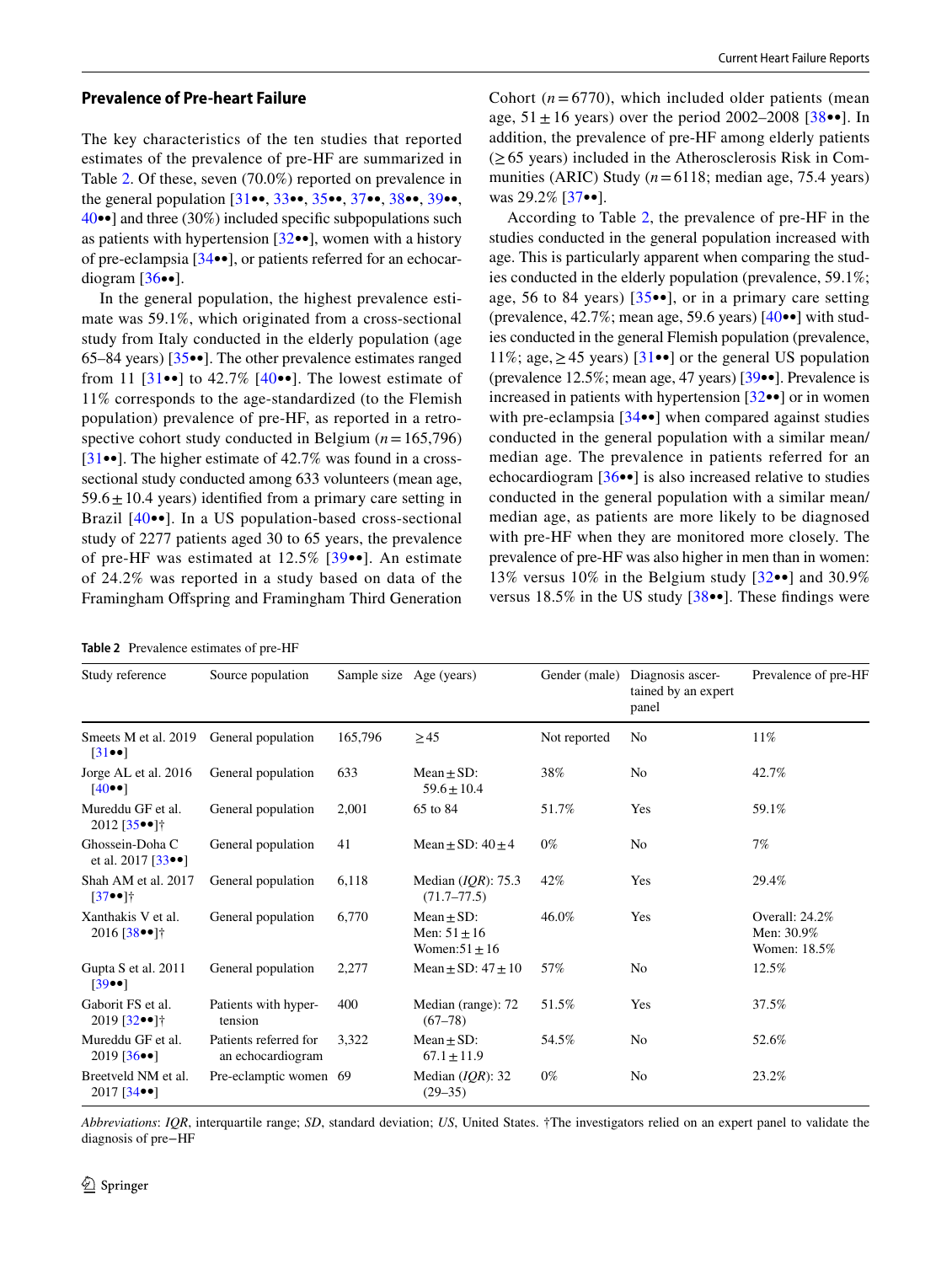supported by results of a cross-sectional study of healthy women with previously uneventful pregnancy (mean age,  $40 \pm 4$  years), which reported a prevalence of 7% [[33•](#page-9-11)•], although this study had a very small sample size  $(n=41)$ .

## **Disease Progression in Patients with Pre‑heart Failure**

Data on the progression of HF from pre-HF to symptomatic HF (HF or advanced HF) in the literature is lacking. According to a large retrospective cohort study conducted in the USA, the incidence rate of new-onset symptomatic HF among patients with pre-HF  $(n = 1637)$ was estimated at 1.14 per 100 person-years in men and 0.63 per 100 person-years in women [[38•](#page-10-2)•]. In an Italian study that included patients with both at risk of HF or pre-HF (*n* = 337), 9.8% patients required hospitalization due to a transition from asymptomatic to new-onset (symptomatic) HF over a median follow-up of 22 months (interquartile range: 30–47 months) [\[41•](#page-10-5)•]. In a prospective cohort study conducted in Japan, 1.1% of patients with pre-HF were admitted to the hospital for HF (HF or advanced HF) after a median follow-up of 12.7 months (Table [3\)](#page-6-0) [\[42](#page-10-6)••].

## **Mortality in Patients with Pre‑heart Failure**

Only three studies reported mortality rates in patients with pre-HF. In the US general population (all age groups included), the all-cause mortality rate of patients with pre-HF was estimated at 0.881 per 100 person-years [[38](#page-10-2)••]. In Japan, 1.6% of patients with pre-HF (*n*=2380) died over a median follow-up of 12.7 months [[42](#page-10-6)••]. In Italy, it was reported that 0.6% patients at risk or HF or pre-HF (*n*=337)

<span id="page-6-0"></span>**Table 3** Disease progression and mortality of pre-HF patients

died of cardiac death and 0.9% of noncardiac death over a median follow-up of 22 months (*IQR*: 30–47 months) [[41•](#page-10-5)•].

# **Discussion**

This systematic review of 12 studies provides a synthesis of the existing evidence on the prevalence of pre-HF. While it is noted that multiple asymptomatic heart failure defnitions exist, this study focused on publications using the ACC/ AHA stage B HF defnition to minimize the bias caused by diferent defnitions, and as the ACC/AHA defnition is most widely used  $[6\bullet]$ , this study can be applied directly to this large and under-studied patient group [\[27\]](#page-9-5). When comparing the prevalence of pre-HF to the prevalence of symptomatic HF using the same guidelines and in similar populations, the prevalence of pre-HF was fve to ten times higher than that of symptomatic HF. In the USA, prevalence estimates of pre-HF ranged from 12.5 to  $24.2\%$  [ $38\bullet\bullet$  $38\bullet\bullet$ ,  $39\bullet\bullet$ ] while the prevalence of symptomatic HF has been estimated at 2.2% by the American Heart Association [[43\]](#page-10-7). As the latter association estimates that 6.5 million American individuals currently live with symptomatic HF, the number of patients with pre-HF may reach 50 million individuals in the USA, therefore underlining the importance of this condition in terms of public health [\[44](#page-10-8)]. This extrapolation also clearly highlights the fact that pre-HF patients are under-represented in clinical research. The lack of identifcation, but high prevalence, also means that there is an increasing global disease burden of undiagnosed asymptomatic HF patients, many of whom will progress to symptomatic disease requiring urgent intervention [[27\]](#page-9-5).

Identifying patients with pre-HF is relatively difficult as patients are unlikely to seek medical attention in the absence

| $\bullet$ is notice progression and mortainty or pre-rin-patients. |                             |       |                                    |               |                                           |                                                                                                                  |                                                                                                |
|--------------------------------------------------------------------|-----------------------------|-------|------------------------------------|---------------|-------------------------------------------|------------------------------------------------------------------------------------------------------------------|------------------------------------------------------------------------------------------------|
| Study reference                                                    | Source popula-<br>tion      |       | Sample size Age (years)            | Gender (male) | Follow-up<br>period                       | Disease progres-<br>sion                                                                                         | Mortality                                                                                      |
| Miura M et al.<br>$2014$ [42 $\bullet$ ]                           | Stage B HF<br>patients      | 2,380 | Not reported                       | Not reported  | Median:<br>12.7 months                    | Hospital admis-<br>sion for HF<br>(symptomatic):<br>$1.1\%$                                                      | All-cause death:<br>$1.6\%$                                                                    |
| Pugliese N et al.<br>$2018$ [41 $\bullet$ ]                        | Stage A or B HF<br>patients | 337   | $Mean \pm SD$ :<br>$54.7 \pm 13.7$ | 53.1%         | Median $(IQR)$ :<br>$22(30-47)$<br>months | Hospitalization<br>for HF (symp-<br>tomatic): $9.8\%$                                                            | Cardiac death:<br>$0.6\%$<br>Noncardiac death:<br>$0.9\%$                                      |
| Xanthakis V<br>et al. 2016<br>[3800]                               | Stage B HF<br>patients      | 1,637 | Not reported                       | Not reported  | Mean: 7 years                             | New-onset stage<br>$C/D$ HF:<br>Men: 1.14 per<br>100 person-<br>year<br>Women: $0.63$ per<br>100 person-<br>year | All-cause death:<br>5.4%<br>Crude annual<br>mortality rate:<br>$0.881$ per 100<br>person-years |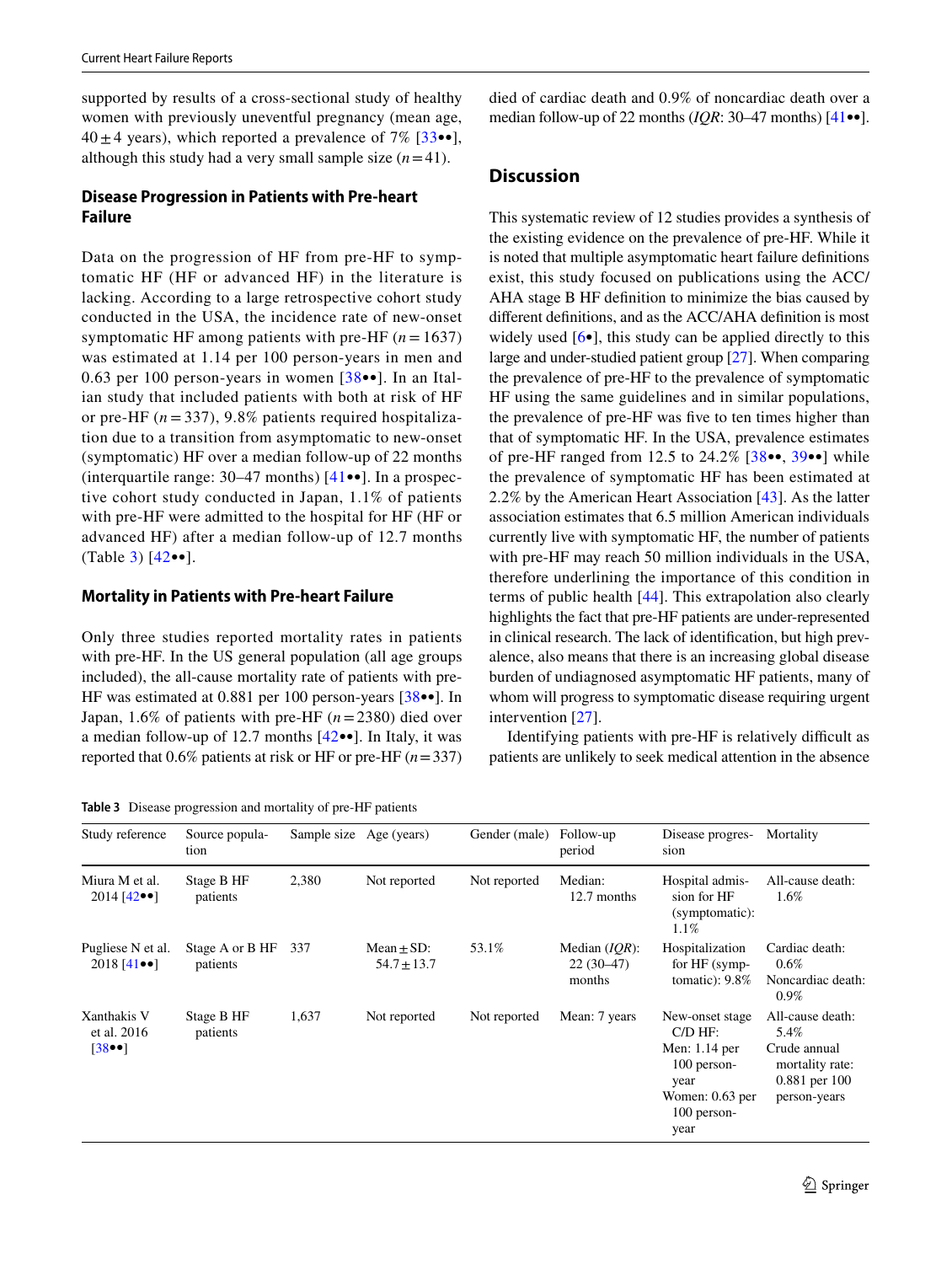of symptoms. Screening the whole population would be inadvisable as the diagnosis of pre-HF requires echocardiography examinations, which are associated with high costs and the need of skilled technicians. In this context, developing screening programs targeted to specifc subpopulations who are at increased risk of pre-HF such as patients with identifed risk factors (i.e., hypertension, diabetes mellitus) or elderly individuals ( $\geq 65$  years), should be considered in clinical practice. Screening programs in high-risk groups could include echocardiograms, exercise stress tests, or blood tests to quantify markers such as BNP or NT-Pro-BNP [\[27,](#page-9-5) [45\]](#page-10-9). However, screening the general population would lead to the occurrence of false positive and false negative fndings, which may cause "harm" (be it physical or psychological) to healthy individuals. Also, screening would invariably lead to a signifcant increase in new referrals to specialist services (for assessment and/or diagnosis) and this would create a major burden on many, already oversubscribed, healthcare systems. Despite these challenges, the need to diagnose heart failure sooner is unequivocally needed [\[46,](#page-10-10) [47\]](#page-10-11).

Data on the mortality associated with pre-HF are scarce in the literature. However, it has been well documented that patients with symptomatic HF are at increased risk of premature death compared to healthy individuals. The 1-year mortality rate following diagnosis of symptomatic HF in the Framingham study ranged from 26 to 35% over the period 1950–1999  $[48]$  $[48]$ . As HF is a progressive disease, the vast majority of patients with pre-HF patients will ultimately develop symptomatic HF. Thus, early identification of these patients and implementation of targeted interventions aiming to reduce the risk of progression from asymptomatic pre-HF to symptomatic HF may help prevent premature death attributed to symptomatic HF. Current guidelines recommend early identification of patients at risk for developing HF in order to prevent progression to clinical stages of HF [\[49–](#page-10-13)[51](#page-10-14)]. In practice, this approach translates to the universal use of low-cost interventions such as medication (such as angiotensin-converting enzyme inhibitors or beta blockers) and lifestyle adaptation [[33•](#page-9-11)•]. This approach would provide benefit for various stakeholders, including patients and healthcare systems. Lifestyle changes could include improved education on HF, smoking/alcohol/illicit drug cessation, improved diet, salt restriction, weight loss, reduced fluid intake, and exercise [[52\]](#page-10-15). These interventions could not only reduce premature death attributed to HF but they could have a significant impact on the patients' quality of life by limiting the worsening of outcomes such as arrhythmia, thromboembolism, and pulmonary congestion [[53](#page-10-16)]. However, despite this common-sense approach to actively manage the risk of progression in asymptomatic pre-HF patients, this approach is rarely adopted, due to limitations in identifying these patients, concerns over adverse drug reactions (in people who perceive themselves as being "healthy"), and the lack of awareness of disease progression from asymptomatic to symptomatic disease [\[27\]](#page-9-5). This is a great area of educational unmet need [[46\]](#page-10-10).

Most of the studies identified  $(n=9; 75%)$  relied on echocardiography performed by trained sonographers to ascertain HF diagnosis, which is the gold standard technique for diagnosing HF according to guidelines from the American Society of Echocardiography and the European Association of Cardiovascular Imaging [\[54\]](#page-10-17). Acquisition of images and interpretation of echocardiograms largely depend on the skills of the professional performing the assessment and could therefore explain the variability in the estimates obtained in the various studies. Indeed, several large population-based studies have identified that the degree of variability in measurements can vary by as much as 20% due to subjectivity and inter-operative variability [\[55\]](#page-10-18). In fve (41.7%) studies, diagnosis validated by an expert panel decreased the chance of misclassifcation of HF stage due to assessor variability.

To adhere to the protocol submitted to PROSPERO, this review did not include publications after March 2020. It is possible that a more recent search may observe difering results. The generalizability of the fndings presented here may be limited considering that nine (75%) communitybased studies were conducted in specifc population subgroups defned either by age or ethnicity, and two studies had a very small sample size  $(n < 70)$ . The impact of publication bias was minimized by the conduct of literature searches using two complementary electronic bibliographical databases and with pragmatic searches using search engines for gray literature. The assessment of the methodological quality of included studies represents a major strength of this study as it was shown to vary between observational studies.

## **Conclusions**

In conclusion, results from the systematic review suggest that pre-HF is a prevalent condition and most likely only a fraction of patients are diagnosed in clinical practice due to their asymptomatic condition. Higher prevalence estimates were found in elderly patients, in men, and in those with pre-existing conditions such as hypertension. Progression from pre-HF to higher symptomatic stages (HF or advanced HF) is associated with an increased mortality. Hence, early detection of patients with pre-HF and implementation of targeted interventions may reduce the burden of disease by reducing the incidence of associated complications and premature mortality.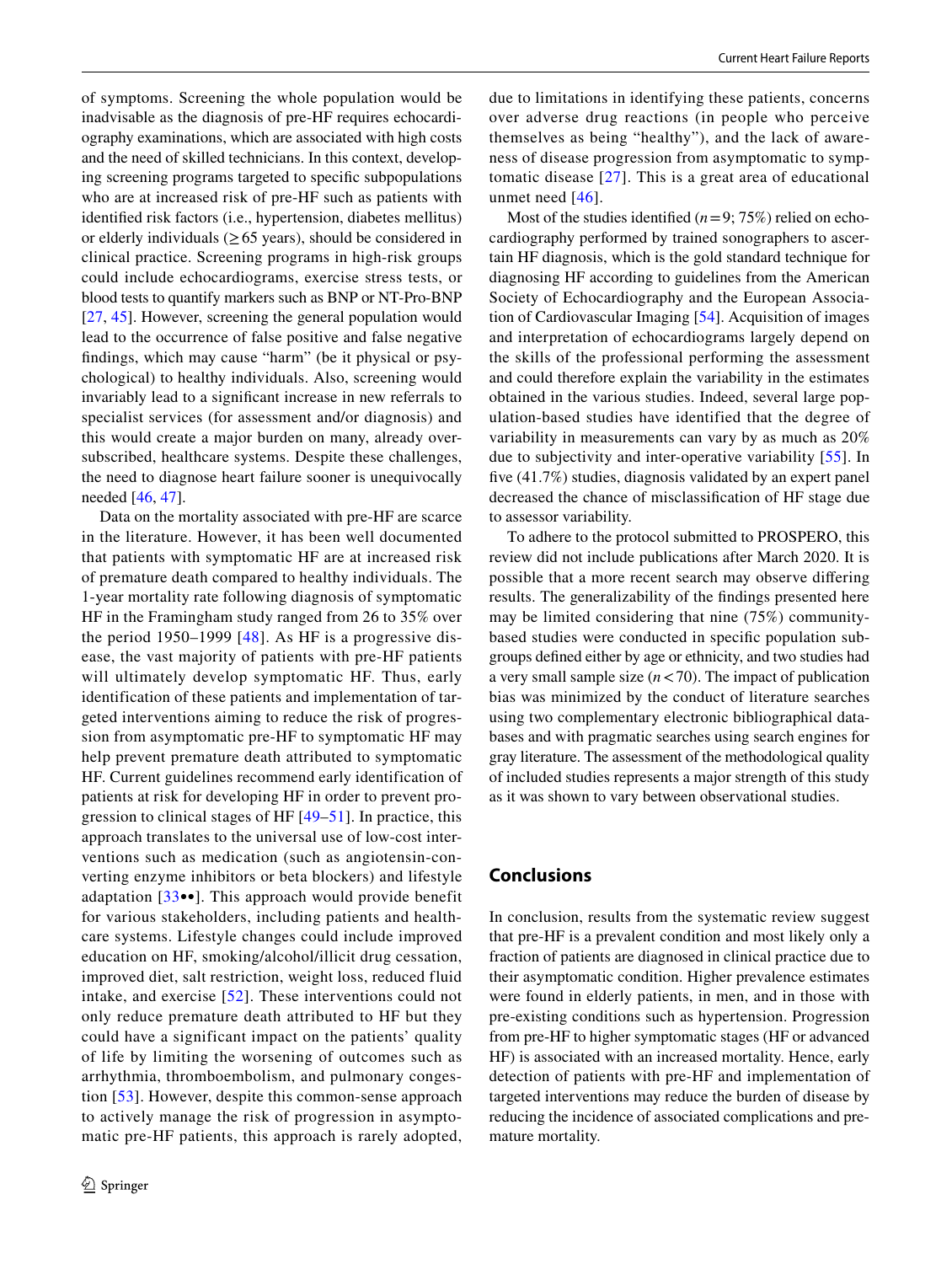**Supplementary Information** The online version contains supplementary material available at<https://doi.org/10.1007/s11897-022-00542-5>.

**Acknowledgements** This study was supported by the Boehringer Ingelheim International GmbH. The fndings and conclusions in this report are those of the authors and do not necessarily represent the official position of the Boehringer Ingelheim International GmbH. Editorial assistance was provided by the Nikita Vekaria of Envision Pharma Group (Wilmslow, UK), during the preparation of this article. Special thanks go to Jean-François Nepveu for his contribution to the manuscript. The editor would like to thank Dr. Christiane Angermann for taking the time to review this manuscript.

**Author Contribution** AB contributed to the development of the study protocol, to the data extraction and data analysis, and to the writing of the study report and manuscript. ADL contributed to the study protocol, review of fndings, and critical review of the manuscript. NDG contributed to the development of the article and critically revised the article. YM participated in the design and methods of the study, interpretation of the results, and manuscript preparation. QQ developed the concept, helped to shape the structure of the manuscript, and contributed to the interpretation of the results and critical review of the manuscript.

**Funding** This work was supported by the Boehringer Ingelheim International GmbH.

## **Declarations**

**Human and Animal Rights and Informed Consent** This article does not contain any studies with human or animal subjects performed by any of the authors.

**Conflict of Interest** AB reports grants from Boehringer Ingelheim International GmbH, during the conduct of the study, and is an employee of YolaRX Consultants. ADL, NDG, and QQ are employees of Boehringer Ingelheim International GmbH. YM reports grants from Boehringer Ingelheim International GmbH, during the conduct of the study, and is the president of YolaRX Consultants.

**Open Access** This article is licensed under a Creative Commons Attribution 4.0 International License, which permits use, sharing, adaptation, distribution and reproduction in any medium or format, as long as you give appropriate credit to the original author(s) and the source, provide a link to the Creative Commons licence, and indicate if changes were made. The images or other third party material in this article are included in the article's Creative Commons licence, unless indicated otherwise in a credit line to the material. If material is not included in the article's Creative Commons licence and your intended use is not permitted by statutory regulation or exceeds the permitted use, you will need to obtain permission directly from the copyright holder. To view a copy of this licence, visit <http://creativecommons.org/licenses/by/4.0/>.

# **References**

Papers of particular interest, published recently, have been highlighted as:

- Of importance
- •• Of major importance
- <span id="page-8-0"></span>1. van Riet EE, Hoes AW, Wagenaar KP, Limburg A, Landman MA, Rutten FH. Epidemiology of heart failure: the prevalence of heart failure and ventricular dysfunction in older adults over time A systematic review. Eur J Heart Fail. 2016;18(3):242–52. [https://doi.org/10.1002/ejhf.483.](https://doi.org/10.1002/ejhf.483)
- <span id="page-8-1"></span>James SL, Abate D, Abate KH, Abay SM, Abbafati C, Abbasi N, et al. Global, regional, and national incidence, prevalence, and years lived with disability for 354 diseases and injuries for 195 countries and territories, 1990–2017: a systematic analysis for the Global Burden of Disease Study 2017. The Lancet. 2018;392(10159):1789–858. [https://doi.org/10.1016/s0140-](https://doi.org/10.1016/s0140-6736(18)32279-7) [6736\(18\)32279-7](https://doi.org/10.1016/s0140-6736(18)32279-7).
- <span id="page-8-2"></span>3. Lippi G, Sanchis-Gomar F. Global epidemiology and future trends of heart failure. AME Medical Journal. 2020;5:15. [https://](https://doi.org/10.21037/amj.2020.03.03) [doi.org/10.21037/amj.2020.03.03](https://doi.org/10.21037/amj.2020.03.03).
- <span id="page-8-3"></span>4.• Yancy CW, Jessup M, Bozkurt B, Butler J, Casey DE Jr, Drazner MH, et al. 2013 ACCF/AHA guideline for the management of heart failure: executive summary: a report of the American College of Cardiology Foundation/American Heart Association Task Force on practice guidelines. Circulation. 2013;128(16):1810–52. [https://doi.org/10.1161/CIR.0b013](https://doi.org/10.1161/CIR.0b013e31829e8807) [e31829e8807](https://doi.org/10.1161/CIR.0b013e31829e8807). **This summary reports the defnition for stage B HF.**
- <span id="page-8-4"></span>5.• Hunt SA, American College of C, American Heart Association Task Force on Practice G. ACC/AHA. Guideline update for the diagnosis and management of chronic heart failure in the adult: a report of the American College of Cardiology/ American Heart Association Task Force on Practice Guidelines (Writing Committee to Update the 2001 Guidelines for the Evaluation and Management of Heart Failure). J Am Coll Cardiol. 2005;46(6):e1-82. [https://doi.org/10.1016/j.jacc.2005.](http://) [08.022.](http://)**This report gives the defnition for pre-HF.**
- <span id="page-8-5"></span>6.• Bozkurt B, Coats AJ, Tsutsui H, Abdelhamid M, Adamopoulos S, Albert N, et al. Universal defnition and classifcation of heart failure: a report of the Heart Failure Society of America, Heart Failure Association of the European Society of Cardiology, Japanese Heart Failure Society and Writing Committee of the Universal Defnition of Heart Failure. J Card Fail. 2021. [https://](https://doi.org/10.1016/j.cardfail.2021.01.022) [doi.org/10.1016/j.cardfail.2021.01.022.](https://doi.org/10.1016/j.cardfail.2021.01.022) **This report gives the defnition for pre-HF.**
- <span id="page-8-6"></span>7. Frigerio M, Oliva F, Turazza FM, Bonow RO. Prevention and management of chronic heart failure in management of asymptomatic patients. Am J Cardiol. 2003;91(9):4–9. [https://doi.org/](https://doi.org/10.1016/s0002-9149(02)03335-0) [10.1016/s0002-9149\(02\)03335-0.](https://doi.org/10.1016/s0002-9149(02)03335-0)
- 8. Ammar KA, Jacobsen SJ, Mahoney DW, Kors JA, Redfeld MM, Burnett JC Jr, et al. Prevalence and prognostic signifcance of heart failure stages: application of the American College of Cardiology/American Heart Association heart failure staging criteria in the community. Circulation. 2007;115(12):1563–70. [https://doi.org/10.1161/CIRCULATIONAHA.106.666818.](https://doi.org/10.1161/CIRCULATIONAHA.106.666818)
- <span id="page-8-7"></span>9. Heart Failure Society of A, Lindenfeld J, Albert NM, Boehmer JP, Collins SP, Ezekowitz JA, et al. HFSA 2010 comprehensive heart failure practice guideline. J Card Fail. 2010;16(6):e1-194. <https://doi.org/10.1016/j.cardfail.2010.04.004>.
- <span id="page-8-8"></span>10. Sara JD, Toya T, Taher R, Lerman A, Gersh B, Anavekar NS. Asymptomatic left ventricle systolic dysfunction. Eur Cardiol. 2020;15:e13. [https://doi.org/10.15420/ecr.2019.14.](https://doi.org/10.15420/ecr.2019.14)
- <span id="page-8-9"></span>11. Echoufo-Tcheugui JB, Erqou S, Butler J, Yancy CW, Fonarow GC. Assessing the risk of progression from asymptomatic left ventricular dysfunction to overt heart failure: a systematic overview and meta-analysis. JACC Heart Fail. 2016;4(4):237–48. <https://doi.org/10.1016/j.jchf.2015.09.015>.
- <span id="page-8-10"></span>12. O'Kane M, Porter D, McCann M, Julicher P, Christenson R, Oellerich M, et al. A value proposition for natriuretic peptide measurement in the assessment of patients with suspected acute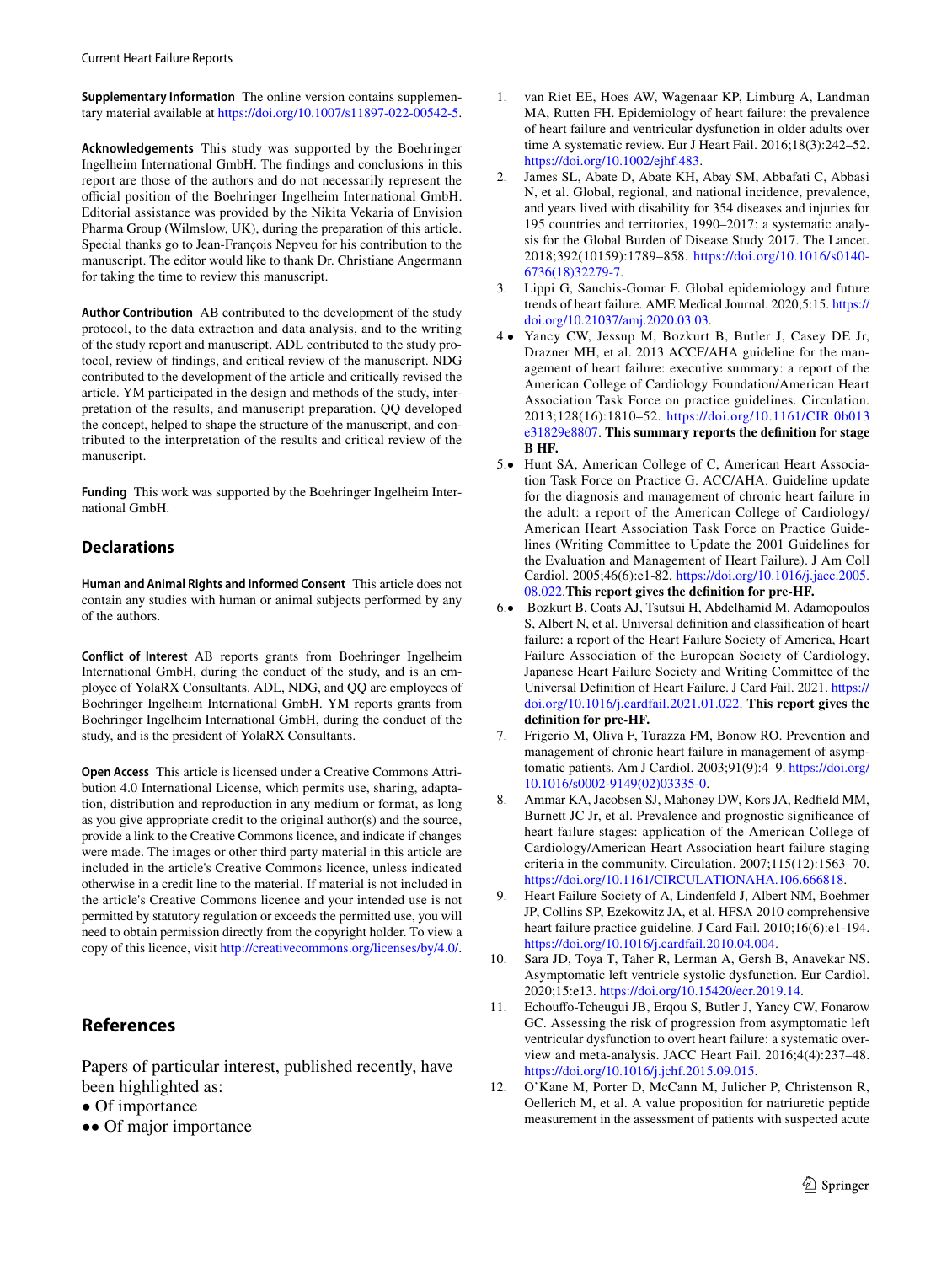heart failure. Clin Chim Acta. 2020;500:98–103. [https://doi.org/](https://doi.org/10.1016/j.cca.2019.09.023) [10.1016/j.cca.2019.09.023.](https://doi.org/10.1016/j.cca.2019.09.023)

- 13. Roberts E, Ludman AJ, Dworzynski K, Al-Mohammad A, Cowie MR, McMurray JJ, et al. The diagnostic accuracy of the natriuretic peptides in heart failure: systematic review and diagnostic meta-analysis in the acute care setting. BMJ. 2015;350:h910. [https://doi.org/10.1136/bmj.h910.](https://doi.org/10.1136/bmj.h910)
- 14 Brunner-La Rocca HP, Sanders-van Wijk S. Natriuretic peptides in chronic heart failure. Card Fail Rev. 2019;5(1):44–9. [https://](https://doi.org/10.15420/cfr.2018.26.1) [doi.org/10.15420/cfr.2018.26.1](https://doi.org/10.15420/cfr.2018.26.1).
- 15. Januzzi JL Jr, Chen-Tournoux AA, Christenson RH, Doros G, Hollander JE, Levy PD, et al. N-terminal pro-B-type natriuretic peptide in the emergency department: the ICON-RELOADED study. J Am Coll Cardiol. 2018;71(11):1191– 200. <https://doi.org/10.1016/j.jacc.2018.01.021>.
- <span id="page-9-0"></span>16. Baba M, Yoshida K, Ieda M. Clinical Applications of natriuretic peptides in heart failure and atrial fbrillation. Int J Mol Sci. 2019;20(11):2824. [https://doi.org/10.3390/ijms20112824.](https://doi.org/10.3390/ijms20112824)
- <span id="page-9-1"></span>17. Luchner A, Hengstenberg C, Lowel H, Riegger GA, Schunkert H, Holmer S. Efect of compensated renal dysfunction on approved heart failure markers: direct comparison of brain natriuretic peptide (BNP) and N-terminal pro-BNP. Hypertension. 2005;46(1):118–23. [https://doi.org/10.1161/01.HYP.](https://doi.org/10.1161/01.HYP.0000170140.36633.8f) [0000170140.36633.8f](https://doi.org/10.1161/01.HYP.0000170140.36633.8f).
- 18. Muscari A, Bianchi G, Forti P, Magalotti D, Pandolf P, Zoli M, et al. N-terminal pro B-type natriuretic peptide (NTproBNP): a possible surrogate of biological age in the elderly people. Geroscience. 2021;43(2):845–57. [https://doi.org/10.](https://doi.org/10.1007/s11357-020-00249-2) [1007/s11357-020-00249-2](https://doi.org/10.1007/s11357-020-00249-2).
- 19. Vaishnav J, Chasler JE, Lee YJ, Ndumele CE, Hu JR, Schulman SP, et al. Highest obesity category associated with largest decrease in N-terminal pro-B-type natriuretic peptide in patients hospitalized with heart failure with preserved ejection fraction. J Am Heart Assoc. 2020;9(15):e015738. [https://doi.](https://doi.org/10.1161/JAHA.119.015738) [org/10.1161/JAHA.119.015738.](https://doi.org/10.1161/JAHA.119.015738)
- 20. Whitman IR, Vittinghof E, DeFilippi CR, Gottdiener JS, Alonso A, Psaty BM, et al. NT-pro BNP as a mediator of the racial diference in incident atrial fbrillation and heart failure. J Am Heart Assoc. 2019;8(7):e010868. [https://doi.org/](https://doi.org/10.1161/JAHA.118.010868) [10.1161/JAHA.118.010868](https://doi.org/10.1161/JAHA.118.010868).
- <span id="page-9-2"></span>21. Ying W, Zhao D, Ouyang P, Subramanya V, Vaidya D, Ndumele CE, et al. Sex hormones and change in N-terminal pro-B-type natriuretic peptide levels: the multi-ethnic study of atherosclerosis. J Clin Endocrinol Metab. 2018;103(11):4304– 14. [https://doi.org/10.1210/jc.2018-01437.](https://doi.org/10.1210/jc.2018-01437)
- <span id="page-9-3"></span>22. Yancy CW, Jessup M, Bozkurt B, Butler J, Casey DE Jr, Colvin MM, et al. 2017 ACC/AHA/HFSA focused update of the 2013 ACCF/AHA guideline for the management of heart failure: a report of the American College of Cardiology/ American Heart Association Task Force on Clinical Practice Guidelines and the Heart Failure Society of America. Circulation. 2017;136(6):e137–61. [https://doi.org/10.1161/CIR.00000](https://doi.org/10.1161/CIR.0000000000000509) [00000000509.](https://doi.org/10.1161/CIR.0000000000000509)
- 23. National Institute for Health Care and Excellence. Chronic heart failure in adults: Diagnosis and management. 2018. Available at: [https://www.nice.org.uk/guidance/ng106/resou](https://www.nice.org.uk/guidance/ng106/resources/chronic-heart-failure-in-adults-diagnosis-and-management-pdf-66141541311685) [rces/chronic-heart-failure-in-adults-diagnosis-and-manag](https://www.nice.org.uk/guidance/ng106/resources/chronic-heart-failure-in-adults-diagnosis-and-management-pdf-66141541311685) [ement-pdf-66141541311685](https://www.nice.org.uk/guidance/ng106/resources/chronic-heart-failure-in-adults-diagnosis-and-management-pdf-66141541311685). Accessed February 2020.
- 24. Ponikowski P, Voors AA, Anker SD, Bueno H, Cleland JGF, Coats AJS, et al. 2016 ESC Guidelines for the diagnosis and treatment of acute and chronic heart failure: the Task Force for the diagnosis and treatment of acute and chronic heart failure of the European Society of Cardiology (ESC)Developed with the special contribution of the Heart Failure Association (HFA) of the ESC. Eur Heart J. 2016;37(27):2129–200. <https://doi.org/10.1093/eurheartj/ehw128>.
- 25. Gori M, Lam CS, D'Elia E, Iorio AM, Calabrese A, Canova P, et al. Integrating natriuretic peptides and diastolic dysfunction to predict adverse events in high-risk asymptomatic subjects. Eur J Prev Cardiol. 2020;28(9):937–945. [https://doi.org/10.](https://doi.org/10.1177/2047487319899618) [1177/2047487319899618.](https://doi.org/10.1177/2047487319899618)
- <span id="page-9-4"></span>26. Ewald B, Ewald D, Thakkinstian A, Attia J. Meta-analysis of B type natriuretic peptide and N-terminal pro B natriuretic peptide in the diagnosis of clinical heart failure and population screening for left ventricular systolic dysfunction. Intern Med J. 2008;38(2):101–13. [https://doi.org/10.1111/j.1445-5994.](https://doi.org/10.1111/j.1445-5994.2007.01454.x) [2007.01454.x.](https://doi.org/10.1111/j.1445-5994.2007.01454.x)
- <span id="page-9-5"></span>27. Goldberg LR, Jessup M. Stage B heart failure: management of asymptomatic left ventricular systolic dysfunction. Circulation. 2006;113(24):2851–60. [https://doi.org/10.1161/CIRCU](https://doi.org/10.1161/CIRCULATIONAHA.105.600437) [LATIONAHA.105.600437](https://doi.org/10.1161/CIRCULATIONAHA.105.600437).
- <span id="page-9-6"></span>28. Moola S, Munn Z, Tufanaru C, Aromataris E, Sears K, Sfetcu R, Currie M, Qureshi R, Mattis P, Lisy K, Mu P-F. Chapter 7: Systematic reviews of etiology and risk. In: Aromataris E, Munn Z, editors. JBI Manual for Evidence Synthesis. JBI; 2020. Available from [https://synthesismanual.jbi.global.](https://synthesismanual.jbi.global) Accessed January 2020.
- <span id="page-9-7"></span>29. Higgins JPT, Thomas J, Chandler J, Cumpston M, Li T, Page MJ, et al. Cochrane handbook for systematic reviews of interventions; 2021. <https://training.cochrane.org/handbook>. Accessed January 2020.
- <span id="page-9-8"></span>30. Institute of Medicine. Finding what works in health care: standards for systematic reviews. Washington, DC: The National Academies Press; 2011.
- <span id="page-9-9"></span>31.•• Smeets M, Vaes B, Mamouris P, Van Den Akker M, Van Pottelbergh G, Goderis G, et al. Burden of heart failure in Flemish general practices: a registry-based study in the Intego database. BMJ Open. 2019;9(1):e022972. [https://doi.org/10.1136/bmjop](https://doi.org/10.1136/bmjopen-2018-022972) [en-2018-022972](https://doi.org/10.1136/bmjopen-2018-022972). **This study was identifed through the systematic review and the data was extracted to discuss the prevalence of pre-HF.**
- <span id="page-9-10"></span>32.•• Gaborit FS, Kistorp C, Kumler T, Hassager C, Tonder N, Kober L, et al. Prevalence of early stages of heart failure in an elderly risk population: the Copenhagen Heart Failure Risk Study. Open Heart. 2019;6(1): e000840. [https://doi.org/10.1136/](https://doi.org/10.1136/openhrt-2018-000840) [openhrt-2018-000840](https://doi.org/10.1136/openhrt-2018-000840). **This study was identifed through the systematic review and the data was extracted to discuss the prevalence of pre-HF.**
- <span id="page-9-11"></span>33.•• Ghossein-Doha C, van Neer J, Wissink B, Breetveld NM, de Windt LJ, van Dijk AP, et al. Pre-eclampsia: an important risk factor for asymptomatic heart failure. Ultrasound Obstet Gynecol. 2017;49(1):143–9.<https://doi.org/10.1002/uog.17343>. **This study was identifed through the systematic review and the data was extracted to discuss the prevalence of pre-HF.**
- <span id="page-9-12"></span>34.•• Breetveld NM, Ghossein-Doha C, van Kuijk SM, van Dijk AP, van der Vlugt MJ, Heidema WM, et al. Prevalence of asymptomatic heart failure in formerly pre-eclamptic women: a cohort study. Ultrasound Obstet Gynecol. 2017;49(1):134–42. [https://](https://doi.org/10.1002/uog.16014) [doi.org/10.1002/uog.16014](https://doi.org/10.1002/uog.16014). **This study was identifed through the systematic review and the data was extracted to discuss the prevalence of pre-HF.**
- <span id="page-9-13"></span>35.•• Mureddu GF, Agabiti N, Rizzello V, Forastiere F, Latini R, Cesaroni G, et al. Prevalence of preclinical and clinical heart failure in the elderly A population-based study in Central Italy. Eur J Heart Fail. 2012;14(7):718–29. [https://doi.org/10.1093/eurjhf/](https://doi.org/10.1093/eurjhf/hfs052) [hfs052](https://doi.org/10.1093/eurjhf/hfs052). ()
- <span id="page-9-14"></span>36.•• Mureddu GF, Nistri S, Gori AM, Faggiano P, Fimiani B, Maggi A, et al. Awareness and appropriateness of the management of preclinical heart failure in outpatient clinics in Italy: insights from the VASTISSIMO study - evaluation of the appropriateness of the preclinical phase (stage A and stage B) of heart failure management in outpatient clinics in Italy. Monaldi